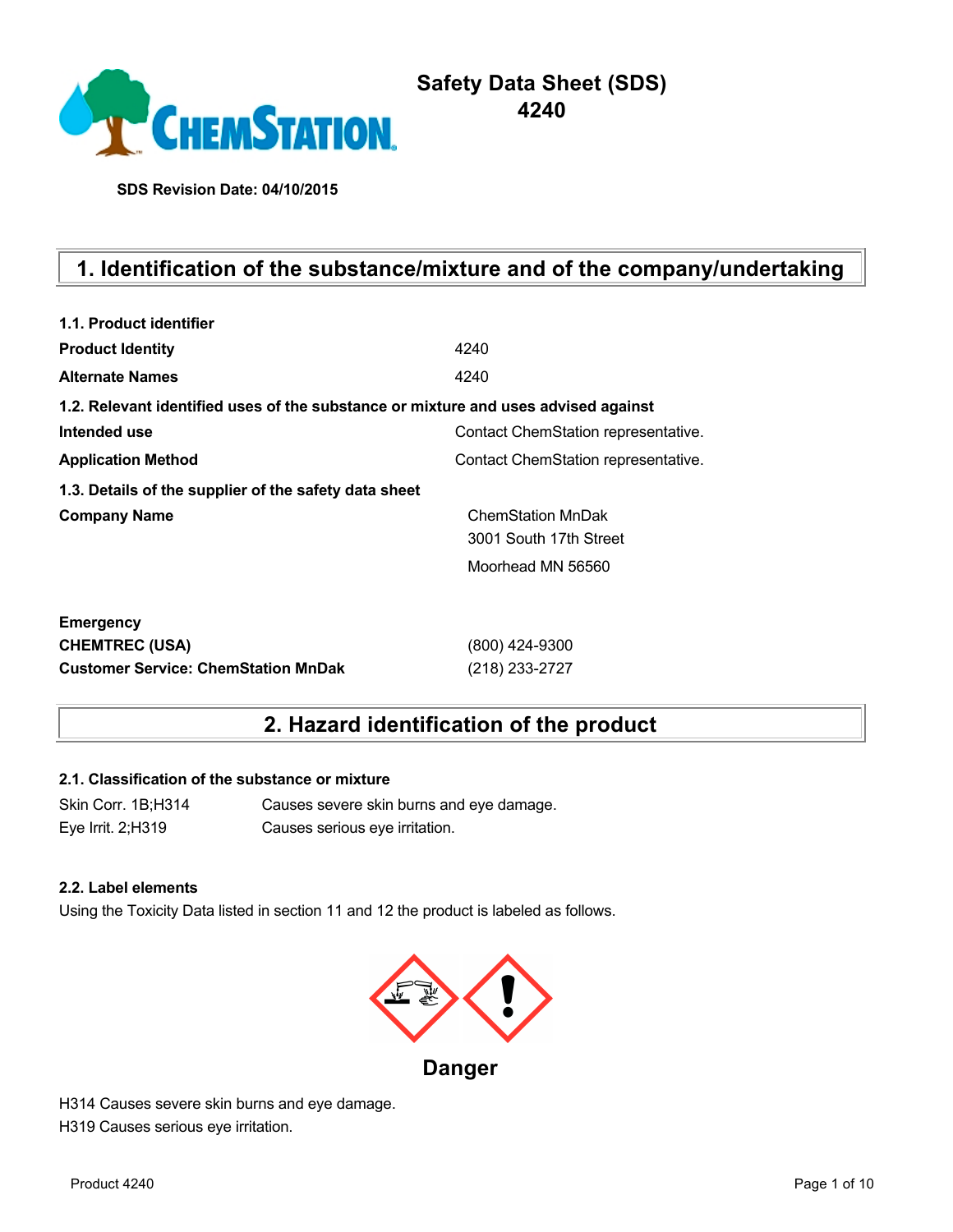# **[Prevention]:**

P260 Do not breathe mist / vapors / spray.

P264 Wash thoroughly after handling.

P280 Wear protective gloves / eye protection / face protection.

## **[Response]:**

P301+330+331 IF SWALLOWED: Rinse mouth. Do NOT induce vomiting.

P303+361+353 IF ON SKIN (or hair): Remove / Take off immediately all contaminated clothing. Rinse skin with water / shower.

P304+340 IF INHALED: Remove victim to fresh air and keep at rest in a position comfortable for breathing.

P305+351+338 IF IN EYES: Rinse continuously with water for several minutes. Remove contact lenses if present and easy to do - continue rinsing.

P310 Immediately call a POISON CENTER or doctor / physician.

P337+313 If eye irritation persists: Get medical advice / attention.

P363 Wash contaminated clothing before reuse.

## **[Storage]:**

P405 Store locked up.

**[Disposal]:**

P501 Dispose of contents / container in accordance with local / national regulations.

# **3. Composition/information on ingredients**

This product contains the following substances that present a hazard within the meaning of the relevant State and Federal Hazardous Substances regulations.

| <b>Ingredient/Chemical Designations</b>                                                | Weight %   | <b>GHS Classification</b>                                                                              | <b>Notes</b>                          |
|----------------------------------------------------------------------------------------|------------|--------------------------------------------------------------------------------------------------------|---------------------------------------|
| Sodium hydroxide<br>CAS Number: 0001310-73-2                                           | $1.0 - 10$ | Skin Corr. 1A:H314<br>Acute Tox. 4:H312                                                                | $\lfloor 1 \rfloor \lfloor 2 \rfloor$ |
| Boric acid (H3BO3), compound with 2-aminoethanol<br><b>CAS Number:</b><br>0026038-87-9 | $1.0 - 10$ | <b>Not Classified</b>                                                                                  | [1]                                   |
| Ethylene glycol monobutyl ether<br>CAS Number: 0000111-76-2                            | $1.0 - 10$ | Acute Tox. 4:H332<br>Acute Tox. 4:H312<br>Acute Tox. 4;H302<br>Eye Irrit. 2:H319<br>Skin Irrit. 2:H315 | $\lfloor 1 \rfloor \lfloor 2 \rfloor$ |
| longchain alcohol alkoxylated<br>CAS Number: 0166736-08-9                              | $1.0 - 10$ | Acute Tox. 4;H302<br><b>Eye Dam. 1:H318</b>                                                            | [1]                                   |

[1] Substance classified with a health or environmental hazard.

[2] Substance with a workplace exposure limit.

[3] PBT-substance or vPvB-substance.

\*The full texts of the phrases are shown in Section 16.

# **4. First aid measures**

## **4.1. Description of first aid measures**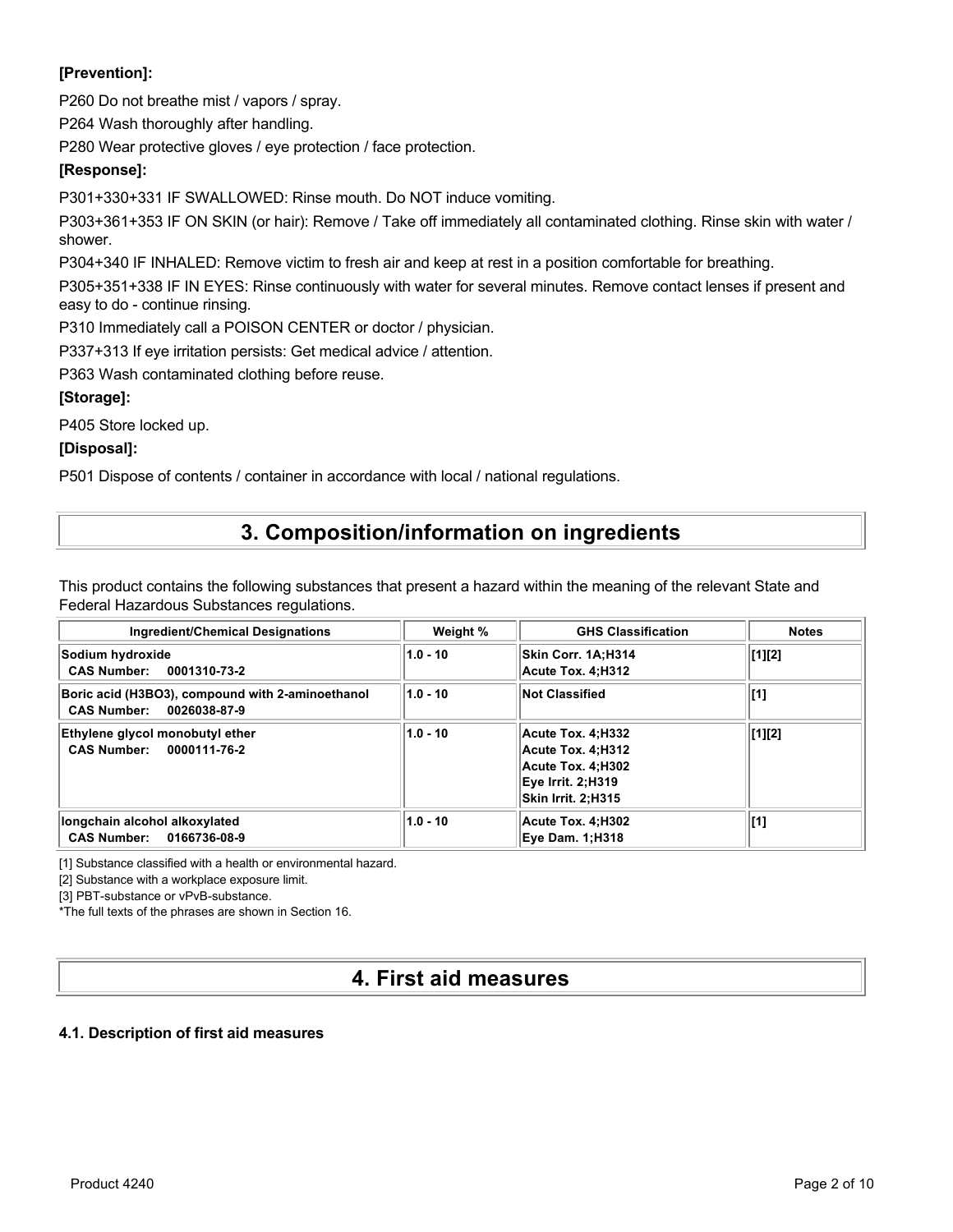| General           | Move victim to fresh air.<br>Call 911 or emergency medical service if deemed necessary.<br>Give artificial respiration if victim is not breathing.<br>Do not use mouth-to-mouth method if victim ingested or inhaled the substance; give artificial<br>respiration with the aid of a pocket mask equipped with a one-way valve or other proper<br>respiratory medical device.<br>Administer oxygen if breathing is difficult.<br>Remove and isolate contaminated clothing and shoes.<br>In case of contact with substance, immediately flush skin or eyes with running water for at<br>least 20 minutes.<br>For minor skin contact, avoid spreading material on unaffected skin.<br>Keep victim warm and quiet.<br>Effects of exposure (inhalation, ingestion or skin contact) to substance may be delayed.<br>Ensure that medical personnel are aware of the material(s) involved and take precautions to<br>protect themselves. |
|-------------------|-----------------------------------------------------------------------------------------------------------------------------------------------------------------------------------------------------------------------------------------------------------------------------------------------------------------------------------------------------------------------------------------------------------------------------------------------------------------------------------------------------------------------------------------------------------------------------------------------------------------------------------------------------------------------------------------------------------------------------------------------------------------------------------------------------------------------------------------------------------------------------------------------------------------------------------|
| <b>Inhalation</b> | Move victim to fresh air. Call emergency medical care. Apply artificial respiration if victim is<br>not breathing. Do not use mouth-to-mouth method if victim ingested or inhaled the<br>substance; induce artificial respiration with the aid of a pocket mask equipped with a one-way<br>valve or other proper respiratory medical device. Administer oxygen if breathing is difficult.                                                                                                                                                                                                                                                                                                                                                                                                                                                                                                                                         |
| <b>Eyes</b>       | Irrigate copiously with clean water for at least 15 minutes, holding the eyelids apart and seek<br>medical attention.                                                                                                                                                                                                                                                                                                                                                                                                                                                                                                                                                                                                                                                                                                                                                                                                             |
| <b>Skin</b>       | Remove contaminated clothing. Wash skin thoroughly with soap and water or use a<br>recognized skin cleanser.                                                                                                                                                                                                                                                                                                                                                                                                                                                                                                                                                                                                                                                                                                                                                                                                                      |
| Ingestion         | If swallowed obtain immediate medical attention. Keep at rest. Do NOT induce vomiting.                                                                                                                                                                                                                                                                                                                                                                                                                                                                                                                                                                                                                                                                                                                                                                                                                                            |
|                   | 4.2. Most important symptoms and effects, both acute and delayed                                                                                                                                                                                                                                                                                                                                                                                                                                                                                                                                                                                                                                                                                                                                                                                                                                                                  |
| <b>Overview</b>   | Effects of exposure (inhalation, ingestion or skin contact) to substance may be delayed. See<br>section 2 for further details.                                                                                                                                                                                                                                                                                                                                                                                                                                                                                                                                                                                                                                                                                                                                                                                                    |
| <b>Eyes</b>       | Causes serious eye irritation.                                                                                                                                                                                                                                                                                                                                                                                                                                                                                                                                                                                                                                                                                                                                                                                                                                                                                                    |
| <b>Skin</b>       | Causes severe skin burns and eye damage.                                                                                                                                                                                                                                                                                                                                                                                                                                                                                                                                                                                                                                                                                                                                                                                                                                                                                          |
|                   |                                                                                                                                                                                                                                                                                                                                                                                                                                                                                                                                                                                                                                                                                                                                                                                                                                                                                                                                   |

# **5. Fire-fighting measures**

# **5.1. Extinguishing media**

Recommended extinguishing media; alcohol resistant foam, CO<sub>2</sub>, powder, water spray. Do not use; water jet.

# **5.2. Special hazards arising from the substance or mixture**

Hazardous decomposition: Hydrogen chloride and chlorine. Chlorine gas rate of decomposition increases with the concentration with temperatures above 85 degrees F (30C).

Do not breathe mist / vapors / spray.

## **5.3. Advice for fire-fighters**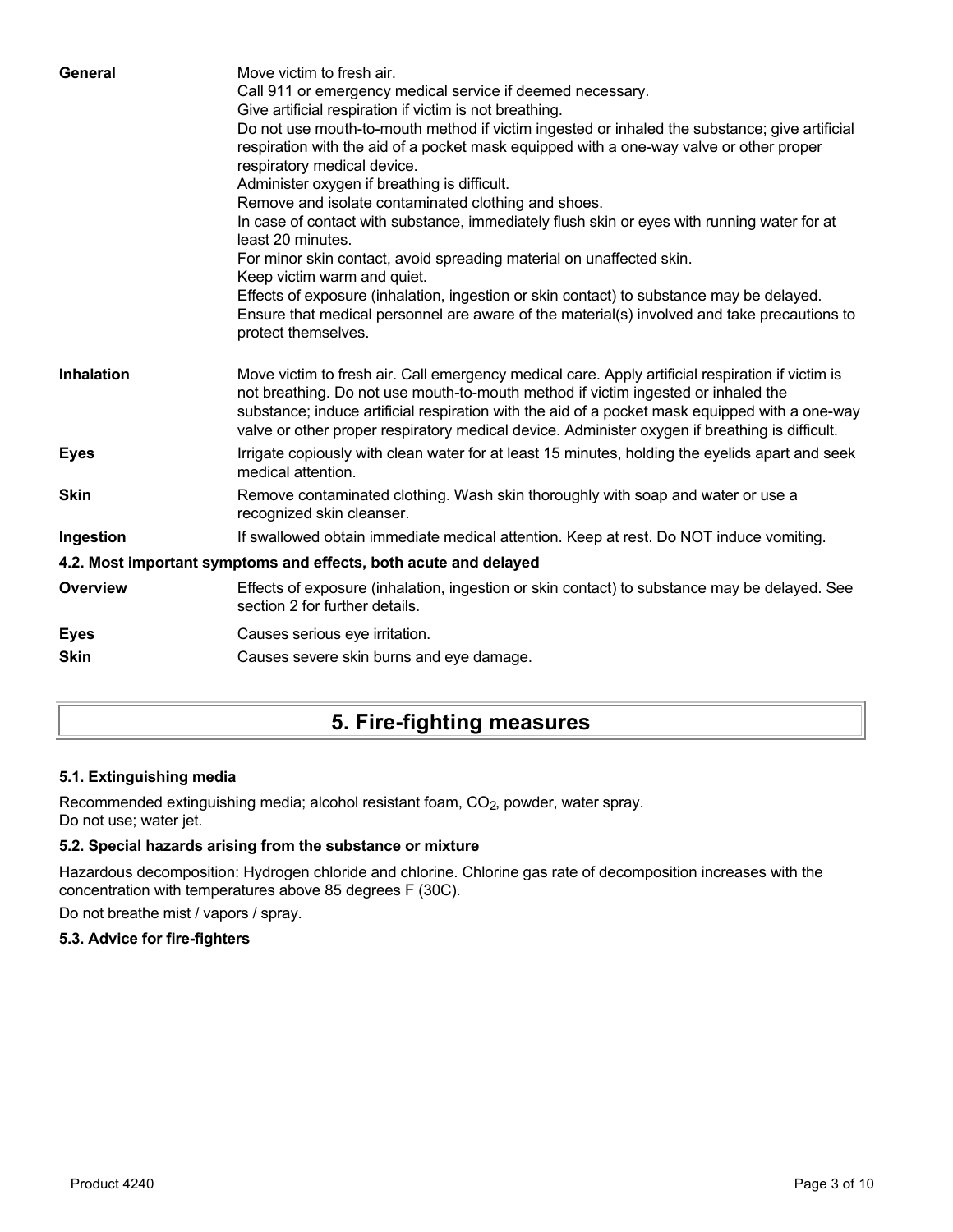Wear positive pressure self-contained breathing apparatus (SCBA).

Wear chemical protective clothing that is specifically recommended by the manufacturer. It may provide little or no thermal protection.

Non-combustible, substance itself does not burn but may decompose upon heating to produce corrosive and/or toxic fumes.

Some are oxidizers and may ignite combustibles (wood, paper, oil, clothing, etc.).

Contact with metals may evolve flammable hydrogen gas.

Containers may explode when heated.

**TOXIC**; inhalation, ingestion or skin contact with material may cause severe injury or death.

Contact with molten substance may cause severe burns to skin and eyes.

Avoid any skin contact.

Effects of contact or inhalation may be delayed.

Fire may produce irritating, corrosive and/or toxic gases.

Runoff from fire control or dilution water may be corrosive and/or toxic and cause pollution.

**ERG Guide No.** 154

# **6. Accidental release measures**

#### **6.1. Personal precautions, protective equipment and emergency procedures**

ELIMINATE all ignition sources (no smoking, flares, sparks or flames in immediate area).

Do not touch damaged containers or spilled material unless wearing appropriate protective clothing.

Stop leak if you can do it without risk.

Prevent entry into waterways, sewers, basements or confined areas.

Absorb or cover with dry earth, sand or other non-combustible material and transfer to containers.

DO NOT GET WATER INSIDE CONTAINERS.

#### **6.2. Environmental precautions**

Do not allow spills to enter drains or waterways.

Use good personal hygiene practices. Wash hands before eating, drinking, smoking or using toilet. Promptly remove soiled clothing and wash thoroughly before reuse.

### **6.3. Methods and material for containment and cleaning up**

Keep unauthorized personnel away. Stay upwind. Keep out of low areas. Ventilate enclosed areas.

# **7. Handling and storage**

#### **7.1. Precautions for safe handling**

See section 2 for further details. - [Prevention]:

#### **7.2. Conditions for safe storage, including any incompatibilities**

Handle containers carefully to prevent damage and spillage.

Incompatible materials: Any acidic material, ammonia, urea, oxidizable materials and metals such as nickel, copper, tin, aluminum and iron.

See section 2 for further details. - [Storage]:

#### **7.3. Specific end use(s)**

#### No data available.

**8. Exposure controls and personal protection**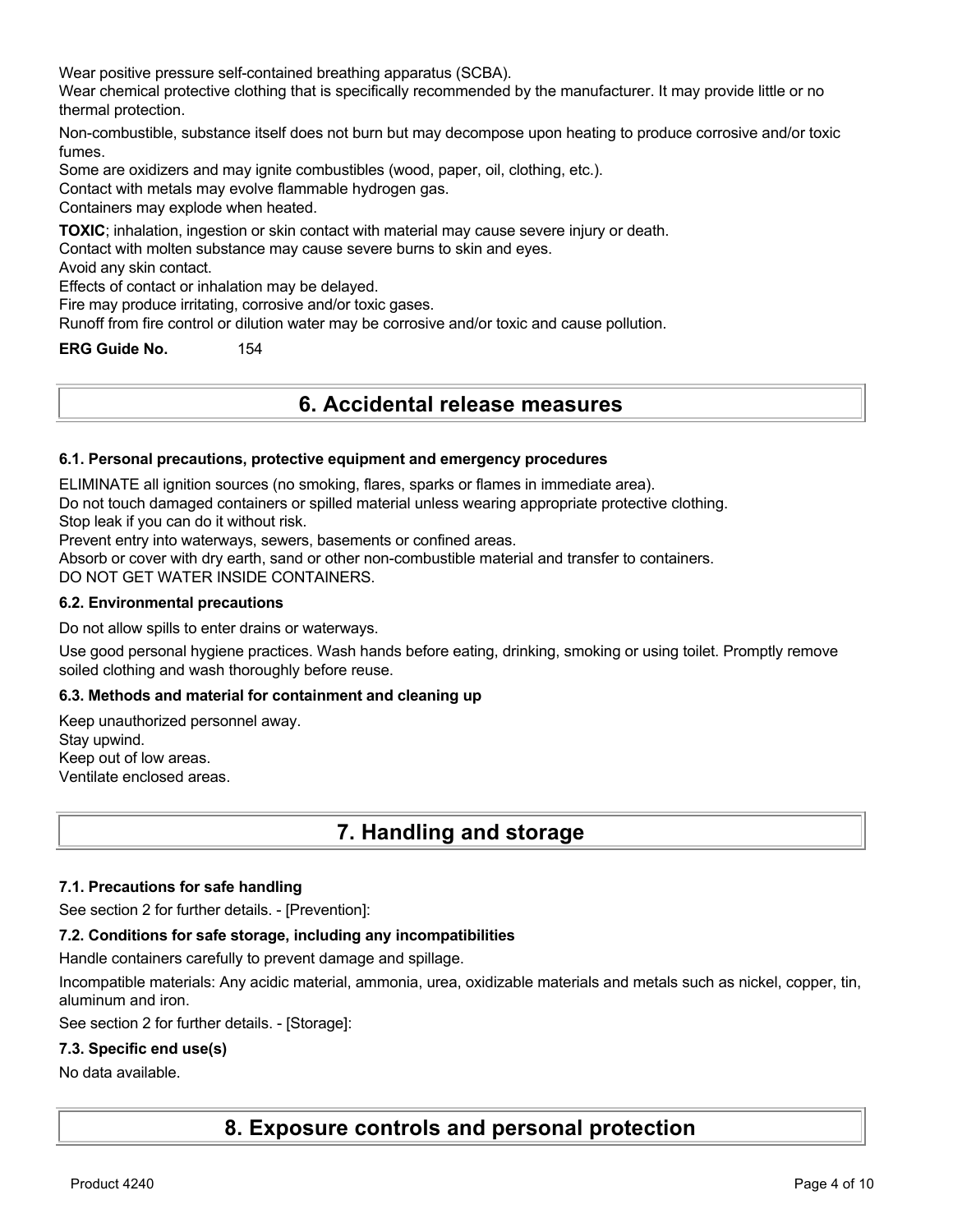# **8.1. Control parameters**

| CAS No.      | Ingredient                           | <b>Source</b>        | Value                         |
|--------------|--------------------------------------|----------------------|-------------------------------|
| 0000111-76-2 | Ethylene glycol monobutyl ether      | <b>OSHA</b>          | TWA 50 ppm (240 mg/m3) [skin] |
|              |                                      | <b>ACGIH</b>         | TWA: 20 ppmRevised 2003,      |
|              |                                      | <b>NIOSH</b>         | TWA 5 ppm (24 mg/m3) [skin]   |
|              |                                      | Supplier             | No Established Limit          |
| 0001310-73-2 | Sodium hydroxide                     | <b>OSHA</b>          | TWA 2 $mg/m3$                 |
|              |                                      | ACGIH                | Ceiling: 2 mg/m3              |
|              |                                      | <b>NIOSH</b>         | $C2$ mg/m3                    |
|              |                                      | Supplier             | No Established Limit          |
| 0026038-87-9 | Boric acid (H3BO3), compound with 2- |                      | No Established Limit          |
| aminoethanol | ACGIH                                | No Established Limit |                               |
|              |                                      | <b>NIOSH</b>         | No Established Limit          |
|              |                                      | Supplier             | No Established Limit          |
| 0166736-08-9 | longchain alcohol alkoxylated        | <b>OSHA</b>          | No Established Limit          |
|              |                                      | ACGIH                | No Established Limit          |
|              |                                      | <b>NIOSH</b>         | No Established Limit          |
|              |                                      | Supplier             | No Established Limit          |

#### **Exposure**

# **Carcinogen Data**

| <b>CAS No.</b> | Ingredient                      | ∣Source∣                               | Value                                                               |
|----------------|---------------------------------|----------------------------------------|---------------------------------------------------------------------|
| 0000111-76-2   | Ethylene glycol monobutyl ether | <b>OSHA</b>                            | Select Carcinogen: No                                               |
|                |                                 | <b>NTP</b><br>Known: No: Suspected: No |                                                                     |
|                |                                 | <b>IARC</b>                            | Group 1: No; Group 2a: No; Group 2b: No; Group 3: Yes; Group 4: No; |
| 0001310-73-2   | Sodium hydroxide                | <b>OSHA</b>                            | Select Carcinogen: No                                               |
|                |                                 | <b>NTP</b>                             | Known: No: Suspected: No                                            |
|                |                                 | <b>IARC</b>                            | Group 1: No; Group 2a: No; Group 2b: No; Group 3: No; Group 4: No;  |
| 0026038-87-9   | Boric acid (H3BO3), compound    | <b>OSHA</b>                            | Select Carcinogen: No                                               |
|                | with 2-aminoethanol             | NTP                                    | Known: No: Suspected: No                                            |
|                |                                 | <b>IARC</b>                            | Group 1: No; Group 2a: No; Group 2b: No; Group 3: No; Group 4: No;  |
| 0166736-08-9   | longchain alcohol alkoxylated   | <b>OSHA</b>                            | Select Carcinogen: No                                               |
|                |                                 | <b>NTP</b>                             | Known: No; Suspected: No                                            |
|                |                                 | <b>IARC</b>                            | Group 1: No: Group 2a: No: Group 2b: No: Group 3: No: Group 4: No:  |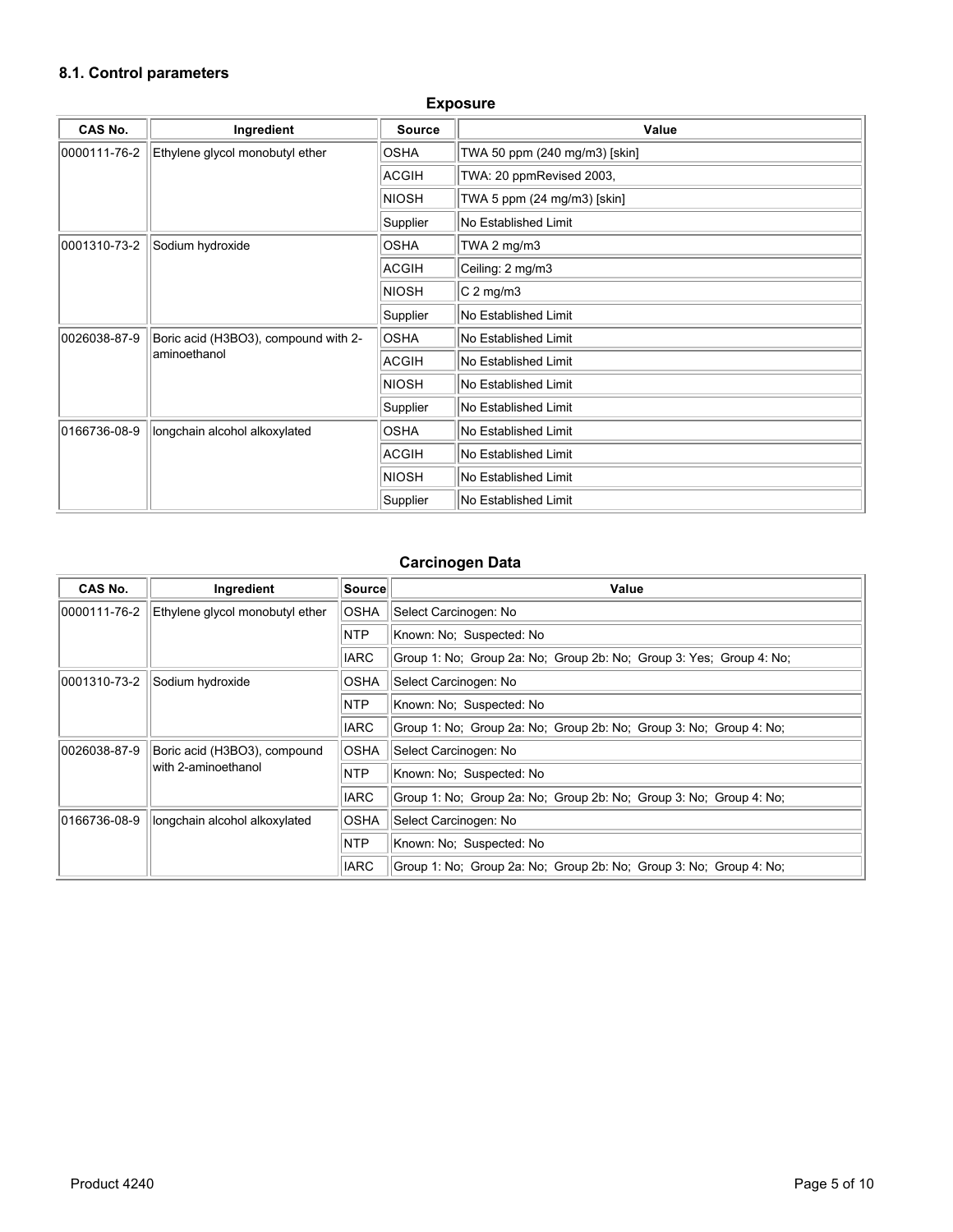## **8.2. Exposure controls**

| <b>Respiratory</b>          | Use NIOSH/MSHA approved respirator, following manufacturer's recommendations when<br>concentrations exceed permissible exposure limits.                                                                                                                                                                                                |
|-----------------------------|----------------------------------------------------------------------------------------------------------------------------------------------------------------------------------------------------------------------------------------------------------------------------------------------------------------------------------------|
| Eyes                        | Wear safety glasses with side shields to protect the eyes. An eye wash station is suggested<br>as a good workplace practice.                                                                                                                                                                                                           |
| <b>Skin</b>                 | Chemical resistant clothing such as coveralls/apron boots should be worn. Chemical<br><b>Impervious Gloves</b>                                                                                                                                                                                                                         |
| <b>Engineering Controls</b> | Provide adequate ventilation. Where reasonably practicable this should be achieved by the<br>use of local exhaust ventilation and good general extraction. If these are not sufficient to<br>maintain concentrations of particulates and any vapor below occupational exposure limits<br>suitable respiratory protection must be worn. |
| <b>Other Work Practices</b> | Use good personal hygiene practices. Wash hands before eating, drinking, smoking or using<br>toilet. Promptly remove soiled clothing and wash thoroughly before reuse.                                                                                                                                                                 |

See section 2 for further details. - [Prevention]:

# **9. Physical and chemical properties**

| Appearance                                         | Amber Thin Liquid                          |
|----------------------------------------------------|--------------------------------------------|
| Odor                                               | Mild                                       |
| <b>Odor threshold</b>                              | Not Measured                               |
| рH                                                 | $12.8 - 13.4$                              |
| Melting point / freezing point                     | Not Measured                               |
| Initial boiling point and boiling range            | >212 deg F                                 |
| <b>Flash Point</b>                                 | >200 degrees F PMCC (non-flammable)        |
| Evaporation rate (Ether = 1)                       | 0.33                                       |
| <b>Flammability (solid, gas)</b>                   | Not Applicable                             |
| Upper/lower flammability or explosive<br>limits    | Lower Explosive Limit: Not Measured        |
|                                                    | <b>Upper Explosive Limit: Not Measured</b> |
|                                                    |                                            |
| Vapor pressure (Pa)                                | Not Determined                             |
| <b>Vapor Density</b>                               | Not Determined                             |
| <b>Specific Gravity</b>                            | 1.041 - 1.051                              |
| <b>Solubility in Water</b>                         | Not Measured                               |
| Partition coefficient n-octanol/water (Log<br>Kow) | Not Measured                               |
| <b>Auto-ignition temperature</b>                   | Not Measured                               |
| <b>Decomposition temperature</b>                   | Not Measured                               |
| <b>Viscosity (cSt)</b>                             | Not Measured                               |
| Foaming                                            | Moderate                                   |
| 9.2. Other information                             |                                            |

No other relevant information.

# **10. Stability and reactivity**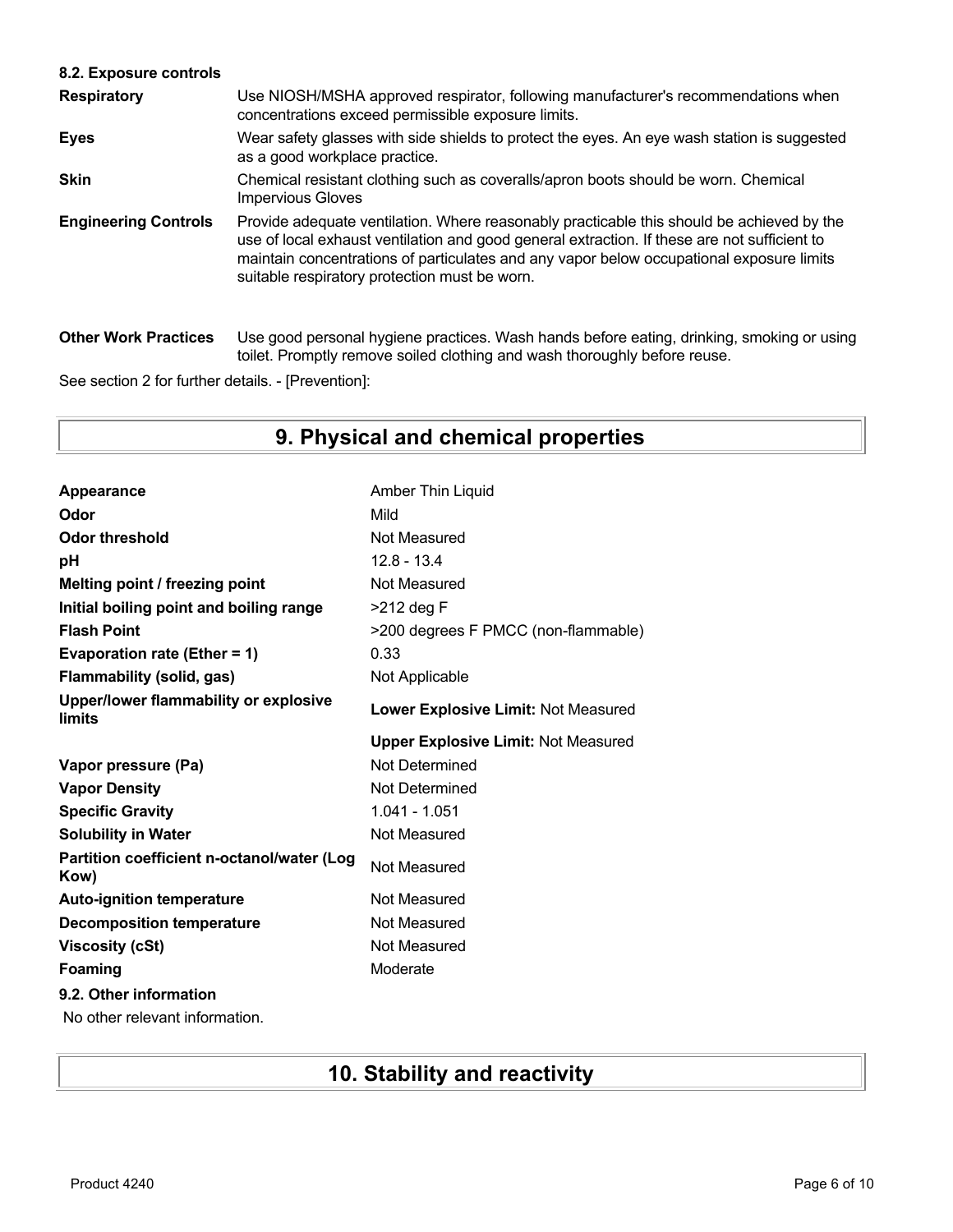### **10.1. Reactivity**

Hazardous Polymerization will not occur.

### **10.2. Chemical stability**

Stable under normal circumstances.

### **10.3. Possibility of hazardous reactions**

No data available.

# **10.4. Conditions to avoid**

No data available.

### **10.5. Incompatible materials**

Any acidic material, ammonia, urea, oxidizable materials and metals such as nickel, copper, tin, aluminum and iron.

#### **10.6. Hazardous decomposition products**

Hydrogen chloride and chlorine. Chlorine gas rate of decomposition increases with the concentration with temperatures above 85 degrees F (30C).

# **11. Toxicological information**

#### **Acute toxicity**

| Ingredient                                                         | Oral LD50.<br>mg/kg                      | Skin LD50.<br>mg/kg                      | <b>Inhalation</b><br>Vapor LD50,<br>mg/L/4hr | <b>Inhalation</b><br>∣Dust/Mist LD50.∣<br>mg/L/4hr | Inhalation<br>Gas LD50,<br>ppm |
|--------------------------------------------------------------------|------------------------------------------|------------------------------------------|----------------------------------------------|----------------------------------------------------|--------------------------------|
| Sodium hydroxide - (1310-73-2)                                     | 6,600.00,<br>Mouse -<br>Category: NA     | 1.350.00.<br>Rabbit -<br>Category: 4     | 600.00. Mouse<br>- Category: NA              | No data available                                  | No data<br>available           |
| Boric acid (H3BO3), compound with 2-aminoethanol -<br>(26038-87-9) | No data<br>available                     | No data<br>available                     | No data<br>available                         | No data availablel                                 | No data<br>available           |
| Ethylene glycol monobutyl ether - (111-76-2)                       | 1.414.00.<br>Guinea Pig -<br>Category: 4 | 1.200.00.<br>Guinea Pig -<br>Category: 4 | 173.00, Guinea<br>Pig - Category:<br>NA.     | No data availablel                                 | No data<br>available           |
| longchain alcohol alkoxylated - (166736-08-9)                      | No data<br>available                     | No data<br>available                     | No data<br>available                         | No data availablel                                 | No data<br>available           |

Note: When no route specific LD50 data is available for an acute toxin, the converted acute toxicity point estimate was used in the calculation of the product's ATE (Acute Toxicity Estimate).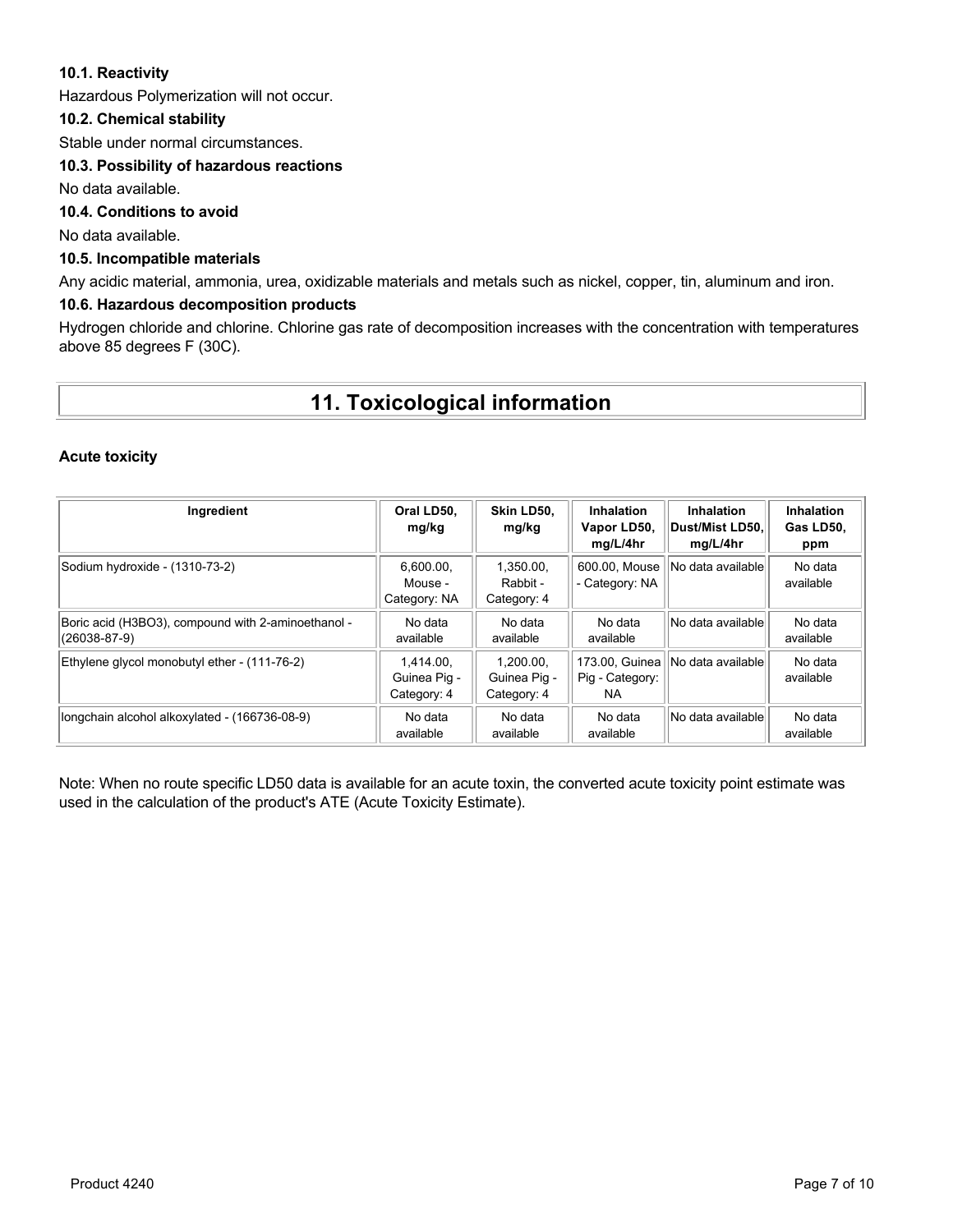| <b>Classification</b>         | Category | <b>Hazard Description</b>                |
|-------------------------------|----------|------------------------------------------|
| Acute toxicity (oral)         |          | Not Applicable                           |
| Acute toxicity (dermal)       |          | Not Applicable                           |
| Acute toxicity (inhalation)   |          | Not Applicable                           |
| Skin corrosion/irritation     | 1B       | Causes severe skin burns and eye damage. |
| Serious eye damage/irritation | 2        | Causes serious eye irritation.           |
| Respiratory sensitization     |          | Not Applicable                           |
| Skin sensitization            |          | Not Applicable                           |
| Germ cell mutagenicity        |          | Not Applicable                           |
| Carcinogenicity               |          | Not Applicable                           |
| Reproductive toxicity         |          | Not Applicable                           |
| STOT-single exposure          |          | Not Applicable                           |
| STOT-repeated exposure        |          | Not Applicable                           |
| Aspiration hazard             |          | Not Applicable                           |

# **12. Ecological information**

### **12.1. Toxicity**

The preparation has been assessed following the conventional method of the Dangerous Preparations Directive 1999/45/EC and GHS and is not classified as dangerous for the environment, but contains substance(s) dangerous for the environment. See section 3 for details

### **Aquatic Ecotoxicity**

| Ingredient                                                         | 96 hr LC50 fish,<br>mq/l    | 48 hr EC50 crustacea,<br>mq/l | ErC50 algae,<br>mq/l |
|--------------------------------------------------------------------|-----------------------------|-------------------------------|----------------------|
| Sodium hydroxide - (1310-73-2)                                     | 196.00, Poecilia reticulata | 40.38, Ceriodaphnia dubia     | Not Available        |
| Boric acid (H3BO3), compound with 2-aminoethanol -<br>(26038-87-9) | Not Available               | Not Available                 | Not Available        |
| Ethylene glycol monobutyl ether - (111-76-2)                       | 220.00, Fish (Piscis)       | 1,000.00, Daphnia magna       | Not Available        |
| longchain alcohol alkoxylated - (166736-08-9)                      | Not Available               | Not Available                 | Not Available        |

### **12.2. Persistence and degradability**

There is no data available on the preparation itself.

#### **12.3. Bioaccumulative potential**

Not Measured

**12.4. Mobility in soil**

No data available.

## **12.5. Results of PBT and vPvB assessment**

This product contains no PBT/vPvB chemicals.

#### **12.6. Other adverse effects**

No data available.

# **13. Disposal considerations**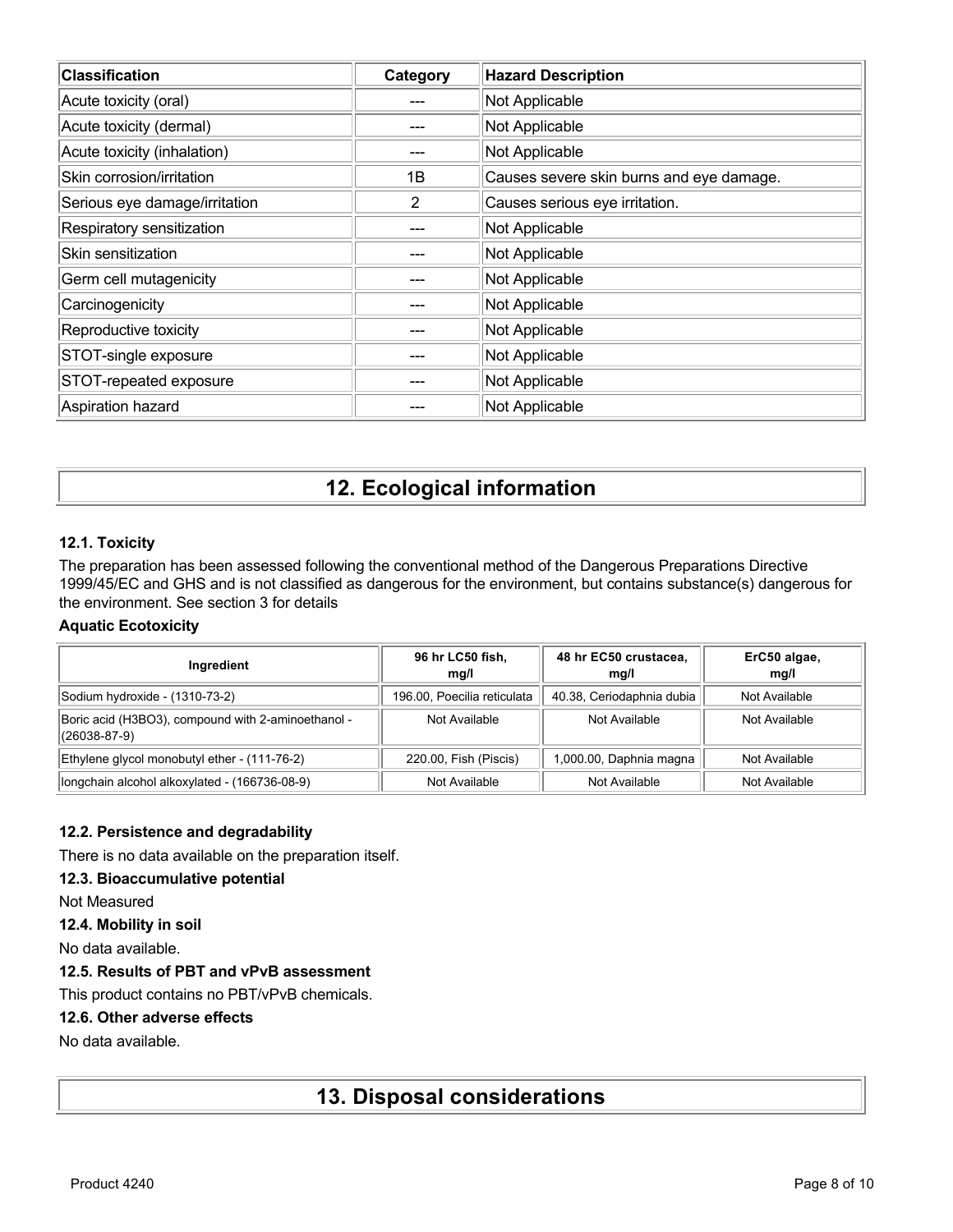## **13.1. Waste treatment methods**

Observe all federal, state and local regulations when disposing of this substance.

# **14. Transport information**

| 14.1. UN number |  |  |  |  |
|-----------------|--|--|--|--|
|-----------------|--|--|--|--|

**14.1. UN number** NA1760 **14.2. UN proper shipping name** Compound, Cleaning, Liquid, (Sodium Hydroxide) **14.3. Transport hazard class(es)** 8 **14.4. Packing group III** 

# **15. Regulatory information**

| <b>Regulatory Overview</b>                                                        | The regulatory data in Section 15 is not intended to be all-inclusive, only selected regulations<br>are represented. |
|-----------------------------------------------------------------------------------|----------------------------------------------------------------------------------------------------------------------|
| <b>Toxic Substance</b><br><b>Control Act (TSCA)</b>                               | All components of this material are either listed or exempt from listing on the TSCA Inventory.                      |
| <b>WHMIS Classification</b>                                                       | D <sub>2</sub> B <sub>E</sub>                                                                                        |
| <b>US EPA Tier II Hazards</b>                                                     | Fire: No                                                                                                             |
|                                                                                   | <b>Sudden Release of Pressure: No</b>                                                                                |
|                                                                                   | <b>Reactive: No</b>                                                                                                  |
|                                                                                   | Immediate (Acute): Yes                                                                                               |
|                                                                                   | Delayed (Chronic): No                                                                                                |
| EPCRA 311/312 Chemicals and RQs (lbs):                                            |                                                                                                                      |
| Sodium hydroxide                                                                  | (1,000.00)                                                                                                           |
| <b>EPCRA 302 Extremely Hazardous:</b><br>(No Product Ingredients Listed)          |                                                                                                                      |
| <b>EPCRA 313 Toxic Chemicals:</b>                                                 |                                                                                                                      |
| Ethylene glycol monobutyl ether                                                   |                                                                                                                      |
| Proposition 65 - Carcinogens (>0.0%):<br>(No Product Ingredients Listed)          |                                                                                                                      |
| Proposition 65 - Developmental Toxins (>0.0%):<br>(No Product Ingredients Listed) |                                                                                                                      |
| Proposition 65 - Female Repro Toxins (>0.0%):<br>(No Product Ingredients Listed)  |                                                                                                                      |
| Proposition 65 - Male Repro Toxins (>0.0%):<br>(No Product Ingredients Listed)    |                                                                                                                      |
| N.J. RTK Substances (>1%):                                                        |                                                                                                                      |
| Ethylene glycol monobutyl ether                                                   |                                                                                                                      |
| Sodium hydroxide                                                                  |                                                                                                                      |
| Penn RTK Substances (>1%):                                                        |                                                                                                                      |
| Ethylene glycol monobutyl ether                                                   |                                                                                                                      |
| Sodium hydroxide                                                                  |                                                                                                                      |

# **16. Other information**